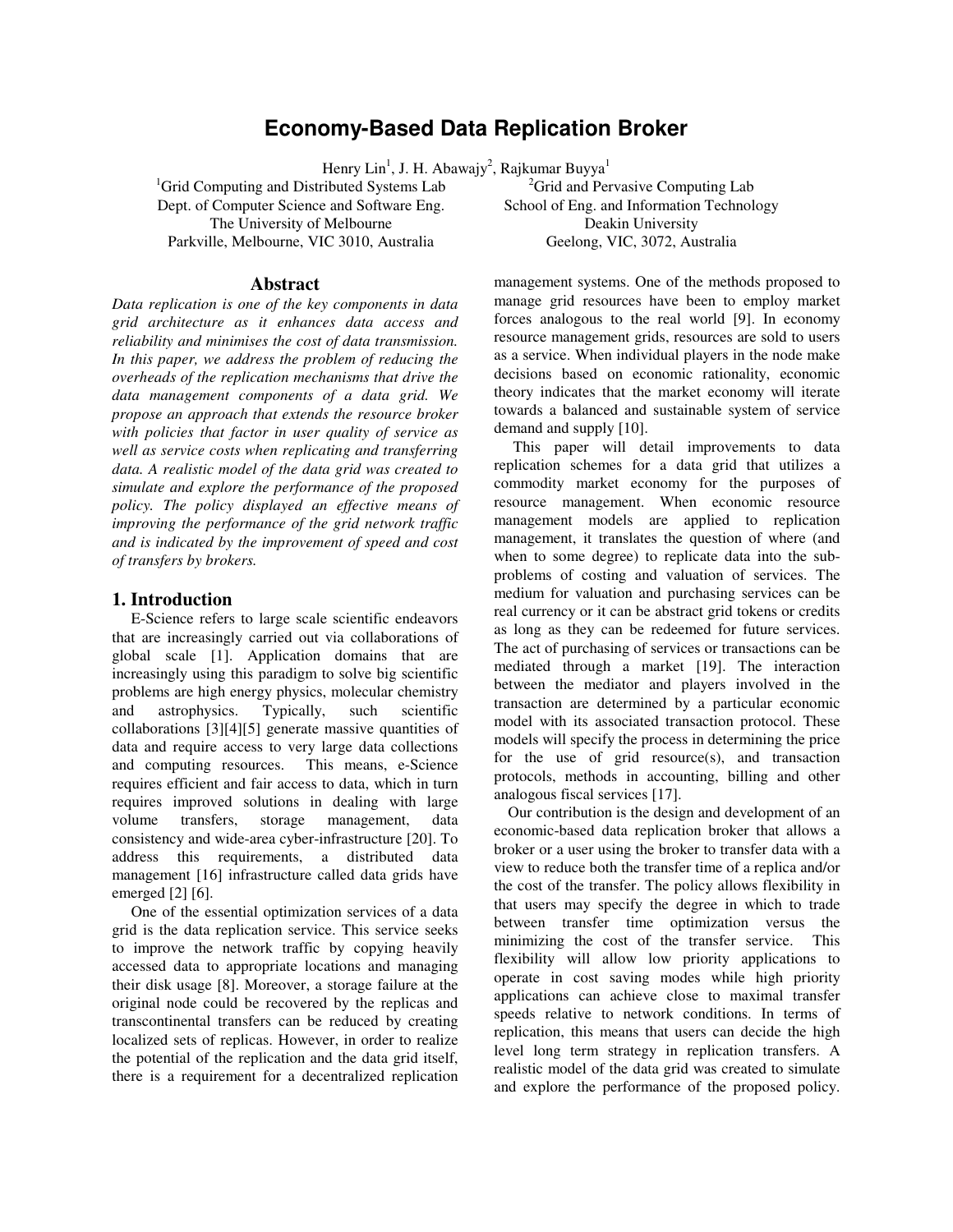The policy displayed an effective means of improving the performance of the grid network traffic and is indicated by the improvement of speed and cost of transfers by brokers.

The rest of the paper is organized as follows. In Section 2, the background and related work are discussed. The system model and the proposed data replication broker are discussed in detail in Section 3. Also, the baseline policy used to compare the proposed policy is discussed in this section. In order to test the effectiveness of the proposed data replication broker, a model of a data grid was implemented and simulated in Section 4. Simulation results are discussed in Section 4. The conclusion and future direction are discussed in Section 5.

# **2. Background and Related Work**

The replication mechanism attempts to determine when, where and what data to replicate across the data grid. In the context of data grid computing there are two main key decision making tools in a data replication scheme: the *replication scheduler*; that determines when and where to perform a replication over a network in order to fulfill its goals; and the *resource broker* that determines how and when to acquire grid services and resources for higher level components. Existing data replication schemes focus on one of these key decision making tools while we combine both to obtain the best results.

The problem of finding an optimal replica allocation at a given state of the data grid (i.e., an allocation that has minimum transfer cost for a given read-write pattern), has been shown to be NP-complete [22]. Hence, many heuristic data replication schemes have been proposed in the literature [7][11][12][13][14][18]. A dynamic replication scheme was proposed based on a variety Vickery auction for an economy based replication solution is discussed in [11]. By not assessing the quality of service one receives from a provider, the consumer cannot be considered completely economically rational. From an economic perspective this blind side to quality of service allows for lower quality services to be offered at lower costs – slowly forcing a global reduction in grid service quality over time as higher quality services become ignored and unprofitable. Factors of transfer quality such as node-to-node link reliability, actual transfer times, and server reliability have been ignored so that future broker decisions will make the same choices.

In [21], several simple data replication strategies were suggested and simulated for their data saving

properties on a grid model that resembles the hierarchical network structure of LHC. The methods proposed are an interesting variant of replication scheduling where replicas are pushed by remote nodes instead of being pulled by local policy. This may present some problems especially in LHC where many heterogeneous organizational and national interests may not allow for their resources to be utilized without being able to exercise local control. Furthermore, a Fast Spread technique may become too taxing on network bandwidth as each file, ranging between 2 to 10 gigabytes, will be cyclically replaced all over the grid. As storage runs out of space, it will remove a replica, only to have to replica it again at a later date.

In the rest of the paper, we assume that the grid network uses a fair share policy for bandwidth. Also in addition to standard data grid middleware services, we assume there are network services that return basic network statistics such as: the number of transfer connections currently active on a server for grid traffic; the maximum available bandwidth between two grid nodes; and the currently available bandwidth between two grid nodes. Actual network sensors such as NWS [23], which is a distributed network traffic forecasting system, would be able to collect these statistics.

# **3. Data Replication Broker and Policy**

This section describes the proposed data replication broker and policies that utilizes a *commodity* market economy for the purposes of resource management. We will detail the broker algorithms that determine the "best" server when given a file replication request from the user (or replica selection service) and a list of hosting servers from a service directory query.

Figure 1 describes the services that are most commonly used in the proposed data replication scheme and shows where the resource broker is situated. The file transfer functionality of the data replication broker is accessed in three scenarios:

- 1. A user application that requires data.
- 2. An automated replication scheme through the replica selection service has initiated replication.
- 3. Site owner that has foreknowledge of expected data demand.

In all situations, the resource broker is given the identity of the file to be replicated and provided there is enough credit to complete the transfer service, the broker will select the "best" resource provider to initiate the transfer.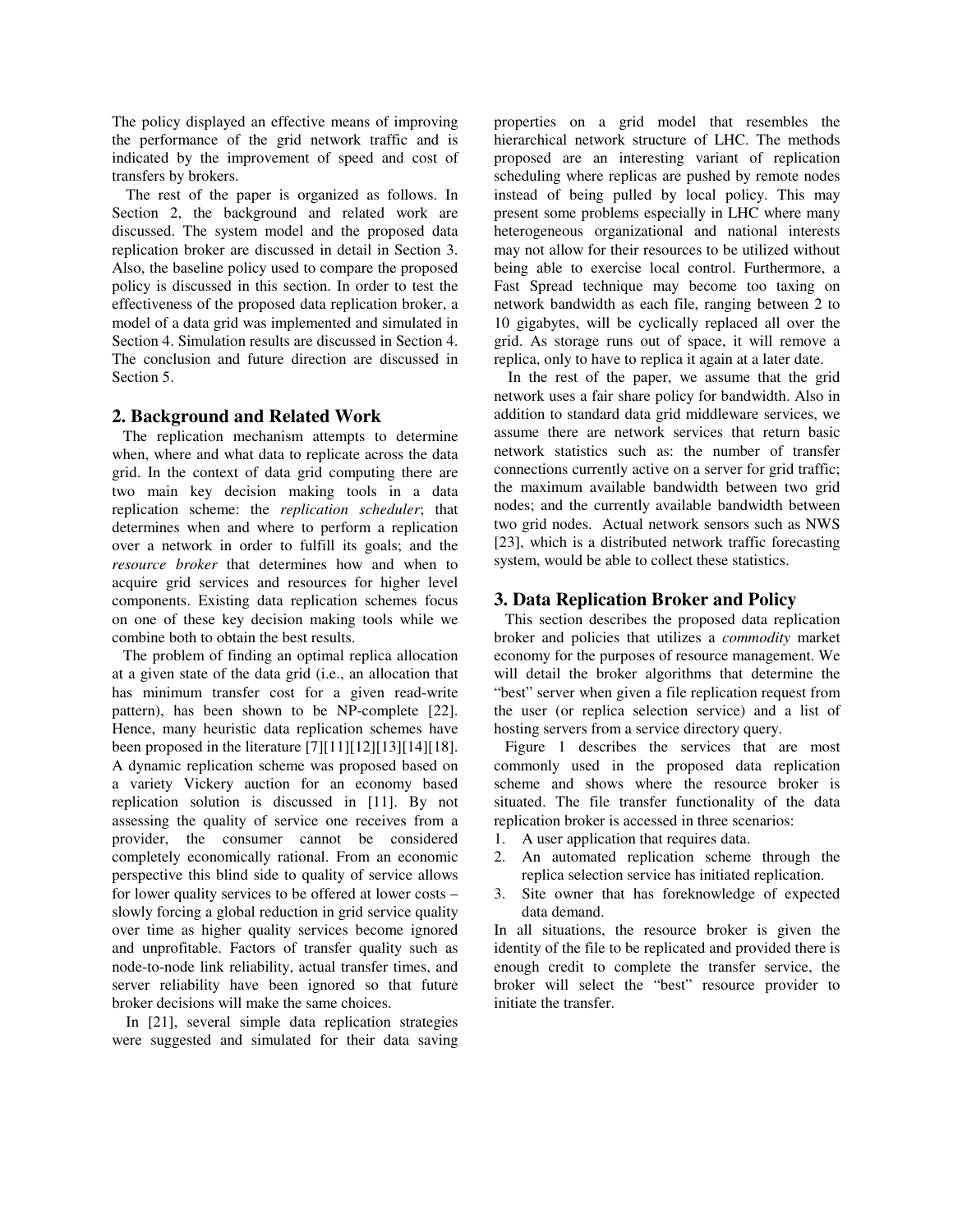

Figure 1: Top level data replication services

# **3.1 File Transfer Protocol**

The general protocol for file transfer is as follows:

- 1. A replication request of size  $f > 0$  MB is received by the broker.
- 2. The broker communicates with the nearest service directory and retrieves the *service list* (list of service providers) that is able to serve the file. This list also contains the cost of transferring data per megabyte *p<sup>j</sup>* associated with some server *j*. This cost is the agreed service charge by the service provider.
- 3. The broker will input the service list, the file request and other statistical information required into the transfer policy. The policy algorithm will output the "best" service provider *j\**.
- 4. The broker will confirm the transfer and the cost per MB of transfer *pj\** directly with *j\**.
- 5. The broker will place the transfer request into the *transfer queue*.
- 6. Transfer will begin immediately and is monitored throughout the transfer.
- 7. When the transfer is complete, the service provider will bill the broker for the total service cost *T* and inform the data grid bank, where:

$$
T = f p_{j^*} \tag{1}
$$

- 8. The broker pays the total service cost through the data grid ban
- 9. Transfer details are registered and stored for use in future server selection decisions in the broker.

#### **3.2 Service Pricing Policy**

The service provider's ultimate goal is to try to maximize its revenue. Therefore, in order to achieve the most amount of revenue over time from file transfers, the service provider will attempt to increase the chances of return customers by maintaining a standard of service while setting a competitive price.

A service provider will periodically upload the price of its transfer service along with a list of served files to the nearest service directory. By posting a price on the service directory, the service provider is agreeing to a contract to charge a service consumer this price until the price has timed out at the service directory. Furthermore, the per megabyte price of the service is confirmed between the broker and the service provider at the beginning of transfer. Therefore, even if the service provider updates its service rate during a transfer, the consumer will still be charged at the initial confirmed rate.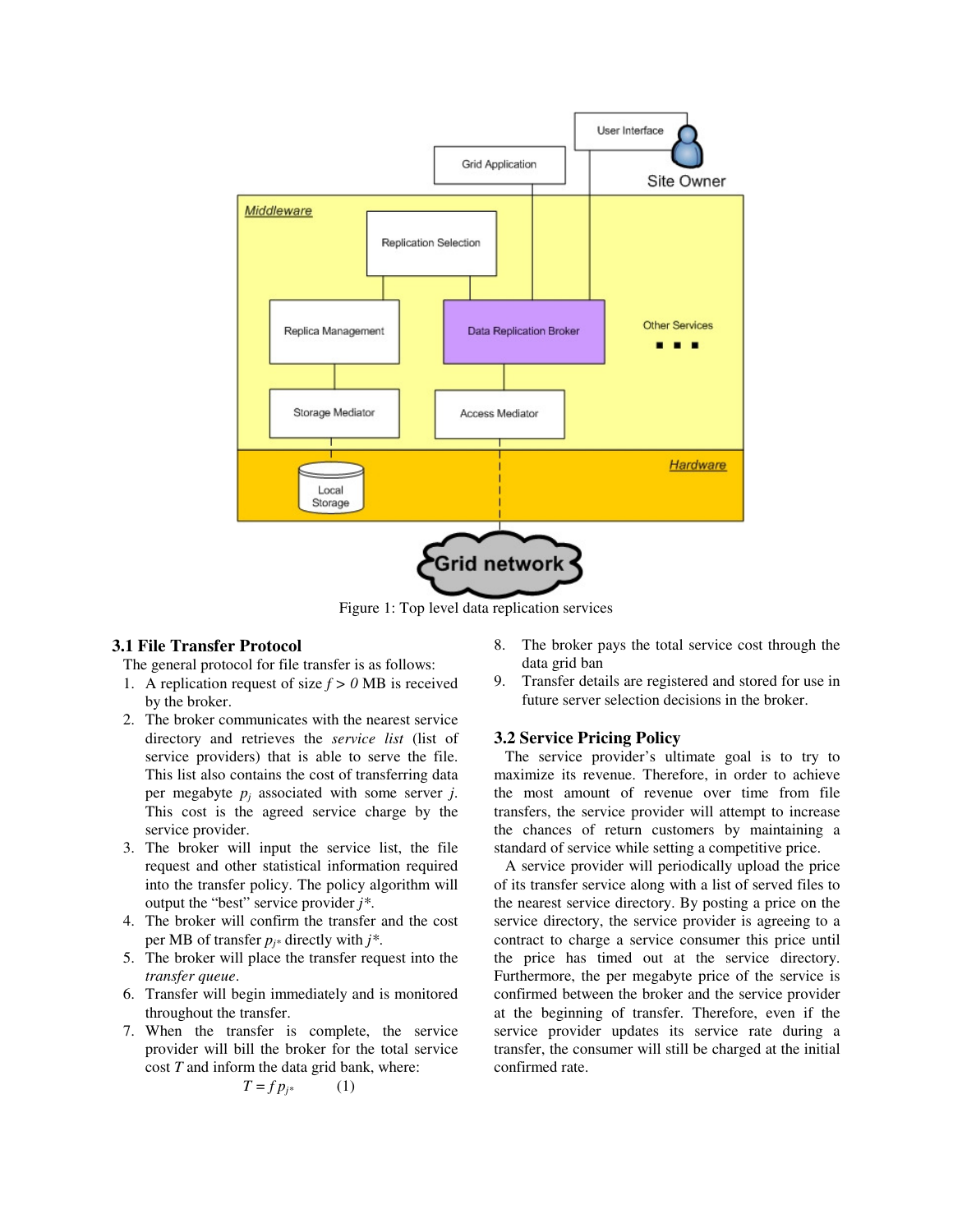We use a dynamic costing policy and the pricing function for a price per megabyte *p* on a service provider *j* is defined as shown in Eq. (2). The main motivation for implementing a dynamic costing policy was to simulate the resource balancing effects of an economy market and to this end, a simple function should be sufficient.

In Eq. (2), the constant base price of the service is essentially multiplied by the level of the demand; the function above is left intentionally non-continuous to reduce price fluctuation and to reflect the manner in which pricing decisions are made after a period of observation and analysis.

 $\sqrt{ }$ 

$$
p(t_j) = \begin{cases} b_j, q_1 \le t_j \le q_2 \\ \frac{3b_j}{2}, q_2 < t_j \le q_3 \\ 2b_j, q_3 < t_j \le q_4 \\ 3b_j, t_j > q_4 \end{cases} \tag{2}
$$

where  $b_j$  is the base price of node j,  $t_j$  is the of transfers for node j and  $0 \le q_1 < q_2 < q_3 < q_4$  are constants that define the boundary of the pricing classes. A node will periodically upload the price of its transfer service along with a list of served files to the nearest service directory.

# **3.3 Data Replication Broker 3.3.1 Minimum Cost and Delay Policy**

We refer to the data replication broker proposed in this paper as the minimize cost and delay (MCD) policy. Figure 2 show the MCD algorithm in pseudocode form. In the algorithm, the parameters "serverList" and "localNode" denote the set of potential servers and a local server respectively.

MCD uses a scoring function (i.e., SDP in the Fig. 2) to determine the "best" server which is the server with the highest score. The function is given the cost per MB of a server and the expected delay time for a file to finish transferring. The delay time begins from the start of a transfer for a file until its completion. The minimum delay time is a QoS estimation based on the current available bandwidth between a potential service provider and the broker. The fitness function is given below:

$$
s_{ij}^{Dp} = -w_D D_{ij} - w_p p_j \times f \tag{3}
$$

The parameters in Eq. 3 are defined as follows:  $s_{ij}^{Dp}$  is the score based on delay and cost between nodes i and j ,  $w_D > 0$  is the weight for  $D_{ij}$  (which is the estimated transfer delay between nodes i and j),  $w_p > 0$  is the weight for  $p_j$  (which is the cost per MB for service provider j), and *f* is the file size of the requested file.

The function has placed negatives in front of the weights since it makes intuitive sense that the best server has the best score. The weights  $w_D$  and  $w_p$  are parameters that determine the negative significance of increased cost and increased transfer delay. If a consumer values the time to transfer a file over increased costs the value of  $w<sub>D</sub>$  should increase and similarly if the consumer wishes to save credits and does not hold the delay time to be as important then *w<sup>p</sup>* should be increased. If two servers are found to be equally as good, then the algorithm will resolve the tie by choosing server that is closest to the broker (i.e., distance in Fig. 2).

#### Algorithm **MCD**

```
INPUT : serverList, localNode; 
OUTPUT: bestServer← Ø 
BEGIN 
    FOR (a = 0; a < |serverList|; a++) DO
        IF (bestServer = \emptyset) THEN
             bestServer \leftarrow serverList [a];
        ELSEIF (SDP(a) < SDP(bestServer)) THEN 
             bestServer \leftarrow serverList [a];
        ELSE 
             IF (SDP(a) = SDP(bestServer)) THEN
                  A = distance(localNode, a);B = distance(localNode, bestServer); 
                  IF (A < B) THEN
                      bestServer ← serverList [a]; 
                  ENDIF
             ENDIF 
        ENDIF 
    ENDFOR 
    return bestServer 
END MCD
```
Fig. 2: General protocol for file transfer.

The algorithm will output the "best" service provider. The best server is decided as a compromise between choosing the servers with the shortest time required to fully transfer the file and the ones with the lowest total estimated service cost.

#### **3.3.2 Least Cost Policy**

The least cost policy will be used as a baseline to compare with the performance of the proposed policy. In a market economy, this policy is the most basic of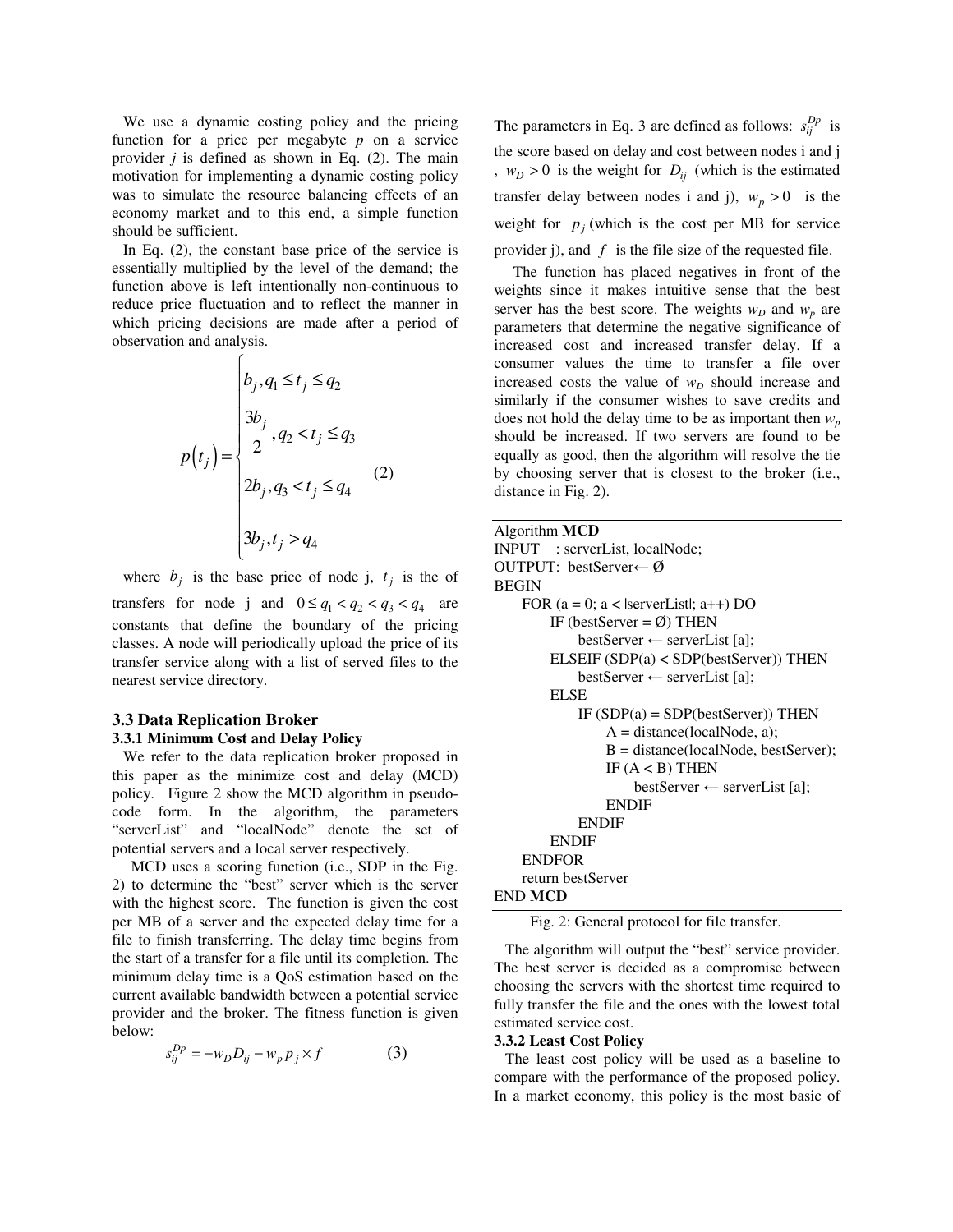decision making heuristics. The least cost algorithm finds the best server by finding the server with the least cost in the server list. If during the search, the current server has the same cost as the best server found so far, then we consider the server that is closest to the service consumer (the local node) as the new best server.

# **4. Performance Evaluation**

In this section, we describe the implementation and the performance evaluation of the proposed replica management approach.

## **4.1 Experimental Setup**

We used MONARC [15], a data grid simulator, to simulate the effects of the policies discussed in this paper. In order to realize the policies discussed in this paper, however, several main components were built from the ground up. The data grid configuration that forms the basis of testing is shown in Figure 4 and the associated per regional center configurations are summarized in Table 2. The default policy parameters are summarized in Table 3, parameter values that have \* denote values that will be varied from one test run to another. The purpose in the basic configuration above was to simulate the scenario where a popular set of LHC experimental data files have been initially been released into the grid. It includes tier 0 (CERN), tier 1 (t1a, t1b, t1c) and tier 2 (t2xx) nodes where tier 0 and 1 nodes typically have higher bandwidth available to them (≥450Mbps). The tier 2 nodes then rush to access or replicate the data files. The demand patterns for the files are randomly distributed amongst 20 files and the service requests are normally distributed to occur between 100 and 300 seconds. The close distribution of the service demands helps simulate busy data traffic in a global data grid as well as to produce a variable global data demand behavior which will be explained later.

Due to the large file sizes and limited bandwidth for every server and WAN that it is connected to, there will exist all three types of transfer bottlenecks as discussed. For example if all the consumers are using services from server t1a, then the maximum bandwidth demanded by all t1a's consumers (1800Mbps) will exceed the 1000Mbps maximum limit on the t1a router. In fact demands from all the other consumers except t2a1 will overwhelm CERN's router first. By setting the distribution of request occurrences on consumers close so that the next replication request will often occur before the previous file finishes will cause the maximum bandwidth available per transfer to vary over time. Early in the simulation, transfers will still finish

relatively quickly. As time passes, there will be instances of concurrent sessions with more and more transfer on all nodes until the requests run out and a drop in the number of transfers running concurrently on a node occurs.

The interactions of the nodes in the grid are complex especially due to the existence of the variable priced services, file request (binomially distributed via time of request arrival) and file sizes. The smallest conceptual granularity of data sent through the network for file transfers are *fragments*. The size of the fragment is configurable with a default maximum size is set at of 10MB. To minimize waste, smaller sized fragments are allowed for the last fragment of a file transfer. The grid fabric uses a fair share policy for bandwidth. That is if there are *x* number of transfers on a link between site *a* and site *b*, and if both sites have the same bandwidth *y* both up and downstream respectively then the maximum effective transfer speed (ETS) of every ongoing transfer is:

$$
ETS = \frac{y}{x} \quad (Mbit/s) \quad (4)
$$

## **4.2 Performance Metrics**

The cost of a service is measured in how much data is transferred on a per megabyte basis. The smallest conceptual granularity of data sent through the network for file transfers are *fragments*. The sizes of the fragments are a parameter of simulation set at a default maximum size of 10MB, to minimize waste, smaller sized fragments are allowed for the last fragment of a file transfer. The larger than normal maximum size of the fragment is used to improve the efficiency of the simulation.

We used a number of metrics to compare the proposed policy with the baseline policy. The average time required to transfer a good MB is a per transfer measurement of:

$$
\mu' = \frac{\sum Time_{transferring}}{FileSize - \sum Fragment_{BAD}} \tag{5}
$$

where FileSize denotes the total size of the file,  $Time_{Transfering}$  is the total time for transferring the file and TimeBAD denotes the total number of bad fragments. This  $\mu'$  is averaged over all transfers for an individual node, and then averaged over all nodes in the 4 simulations that used a specific policy. The transfer time to transfer a good MB is a performance measurement that factors in the delay time experienced from bad connections and bad fragments.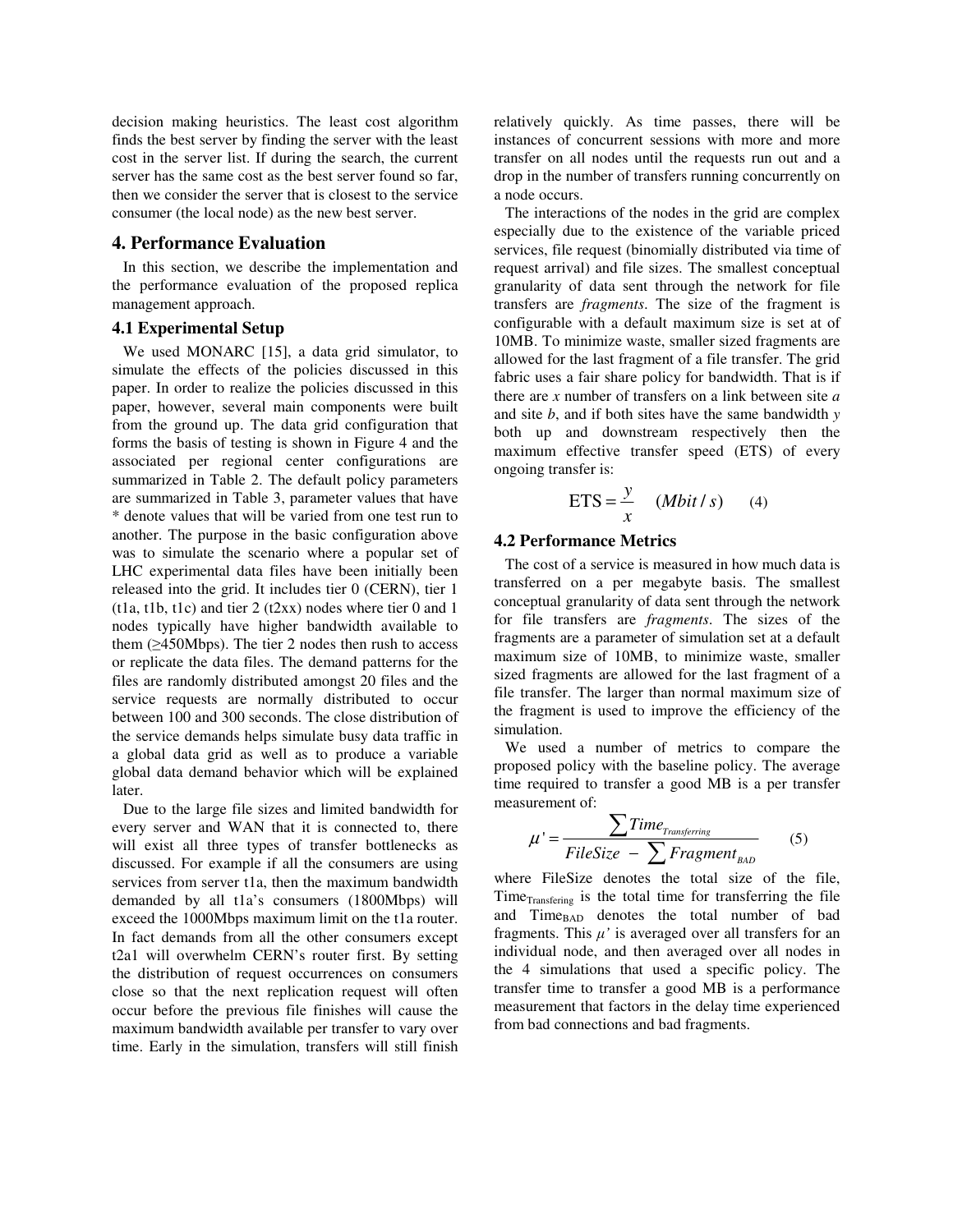

Figure 4: Data grid configuration in the LHC/MONARC structure.

| <b>Regional Center</b><br>Name | <b>WAN</b><br>speed<br>(Mbps) | LAN<br>speed<br>(Mbps) | Has<br>Transfer<br>Service | Requires<br>Service | <b>Files</b><br>Demanded | Probability<br>of error<br>during<br>service $e_t$ | Base cost<br>per MB $b_i$ |
|--------------------------------|-------------------------------|------------------------|----------------------------|---------------------|--------------------------|----------------------------------------------------|---------------------------|
| <b>CERN</b>                    | 1000                          | 600                    | Yes                        | N <sub>o</sub>      |                          | $0.1\%$                                            | 2                         |
| tla                            | 1000                          | 550                    | Yes                        | N <sub>o</sub>      |                          | $2\%$                                              | Ι.                        |
| t1b                            | 1000                          | 500                    | Yes                        | N <sub>o</sub>      | $\overline{\phantom{0}}$ | $1\%$                                              | 1.5                       |
| tlc                            | 1000                          | 450                    | Yes                        | N <sub>o</sub>      | $\overline{\phantom{0}}$ | $0.5\%$                                            | 1.7                       |
| t2a1                           | 1000                          | 300                    | N <sub>o</sub>             | Yes                 | 15                       | $\overline{\phantom{a}}$                           | $\overline{\phantom{a}}$  |
| t2b1                           | 1000                          | 300                    | No                         | Yes                 | 15                       | $\overline{\phantom{a}}$                           | $\overline{\phantom{a}}$  |
| t2b2                           | 1000                          | 300                    | N <sub>0</sub>             | Yes                 | 15                       | $\overline{\phantom{a}}$                           | $\overline{\phantom{a}}$  |
| t2c1                           | 1000                          | 300                    | N <sub>o</sub>             | Yes                 | 15                       | $\overline{\phantom{a}}$                           | $\overline{\phantom{a}}$  |
| t2c2                           | 1000                          | 300                    | N <sub>o</sub>             | Yes                 | 15                       | $\overline{\phantom{a}}$                           | $\overline{\phantom{a}}$  |
| t2c3                           | 1000                          | 300                    | N <sub>0</sub>             | Yes                 | 15                       | $\overline{\phantom{a}}$                           | $\overline{\phantom{a}}$  |

Table 1: Basic data grid node parameter configuration.

| <b>Parameter</b>                  | <b>Description</b>                            | Value     | <b>Comment</b>                  |
|-----------------------------------|-----------------------------------------------|-----------|---------------------------------|
| $\varrho_{\scriptscriptstyle{I}}$ | Service pricing policy class boundaries       | $\Omega$  | Small boundaries due to limited |
| $\mathcal{Q}_2$                   |                                               | 2         | amount of consumer nodes.       |
| $\mathcal{Q}_3$                   |                                               | 3         |                                 |
| $Q_4$                             |                                               | 4         |                                 |
|                                   | File size ranges                              | 2K-10K MB | From suggestions by [13]        |
| $W_D$                             | MCD constant weight for delay $D_{ii}$        | $1*$      |                                 |
| $W_D$                             | MCD constant weight for cost $p_i$            | $0.5*$    |                                 |
|                                   | The maximum difference between the            | $200*$    |                                 |
|                                   | highest MCD scoring server and the            |           |                                 |
|                                   | lowest for MCD-2R candidate selection         |           |                                 |
| $W_g$                             | Weight for the good fragment ratio in the     | 30        | $w_g + w_e \text{ must} = 100$  |
|                                   | Rs' function                                  |           |                                 |
| $W_e$                             | Weight for the reverse bad connection         | 70        |                                 |
|                                   | intensity ratio $\lambda$ in the Rs' function |           |                                 |
| $W_{sen}$                         | Sensitivity constant for the Rs function      | 20        |                                 |

Table 2: Default policy parameters.

# **5. Results and Discussions**

 Characteristics of sample transfer sessions from this experiment of the MCD algorithm will first be presented below to validate the difference during transfers with and without transfer service migrations. The economic data resource management system were shown to perform with marked improvements when using a variable pricing scheme that is based on the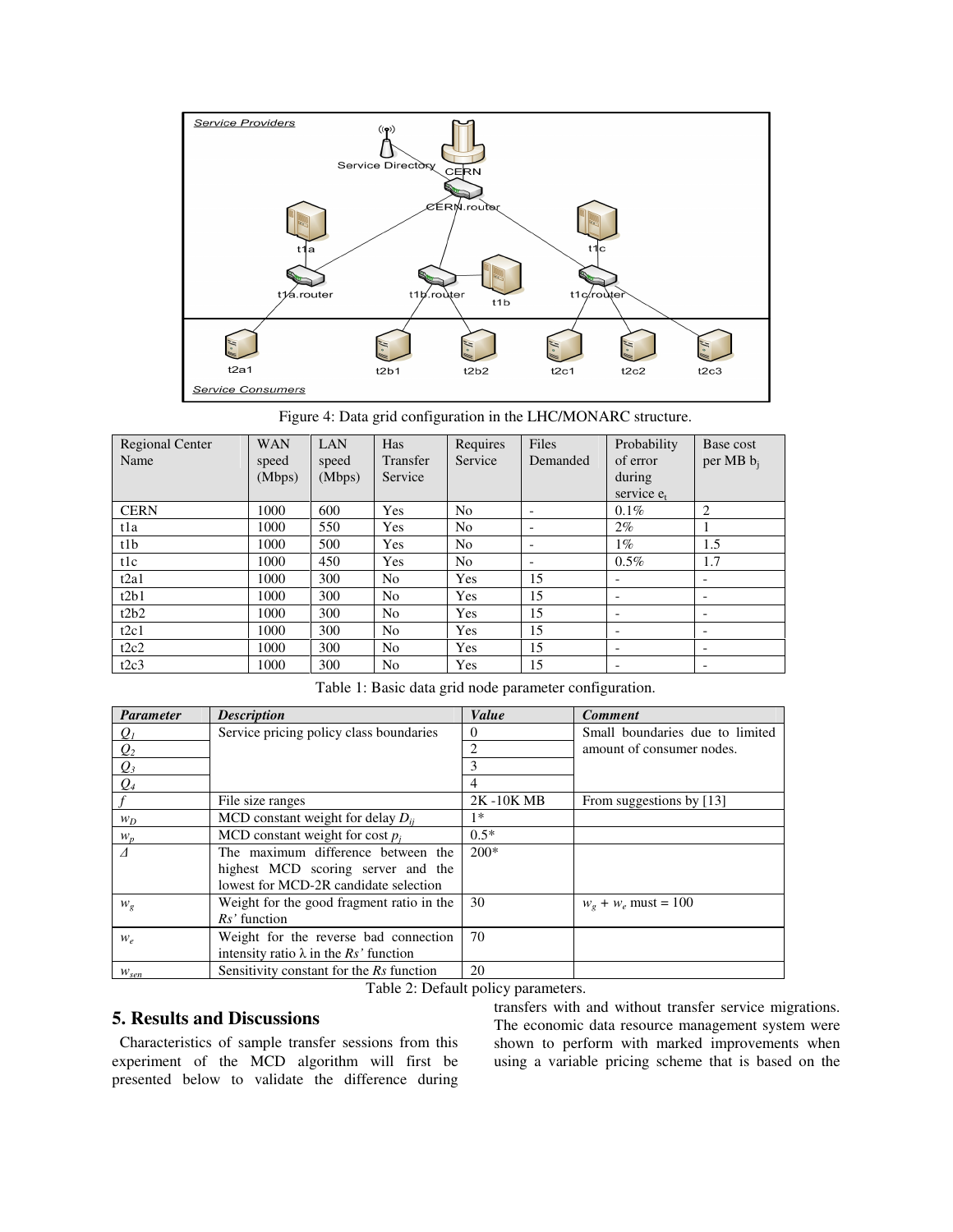expected actions of a rational agent compared to a fixed pricing scheme.



Figure 5: Chart for a typical MCD transfer session with linear trend lines.

#### **5.1 Analysis of Mixed Policy**

This experiment compares the performances of the 2 policies on an individual node basis in a data grid with variable pricing scheme. Only the performance of the individual nodes are analysed, not the global grid. Analysis ranges from the quality of the service experienced by the node to the behaviour of individual file transfers. Nodes on the grid have different policies and several different node configurations are run to isolate differences in performance between one policy and another. For example the broker of regional center t2a uses a cheapest cost policy. All policies are installed and simulated once on each consumer node. This to factor in the performance effects that the relative network position of the node in a data grid may have, if any.

This particular transfer service was taken from early in the simulation where average transfer speeds are expected to decrease (average simulations ran for approximately 100+ simulated minutes). The transfer began with relatively high speeds then drops and maintains a low speed for the duration of the transfer. The speed reduction maybe due to various factors such as an increase of transfer requests, a reduction in service quality at the server end or the increase in traffic on the link. From the trend line, the gradient of the decrease in transfer speed over time is more distinct.

#### **5.2 Average Transfer Speed & Cost per MB**

Figure 6 and Figure 7 show that the average transfer speed and average cost of the transfer per MB respectively.



*Figure 6: Average transfer speed* 



*Figure 7: Average cost per MB* 

The cheapest algorithm used more credits per MB on average than MCD policy. This is due to the tendency for cheapest policy servers to respond slowly to pricing changes in the servers, compared with MCD that factors in speed of transfer.

# **6. Conclusion and Future Work**

This paper explored the effectiveness of economybased resource management in data grids and proposed a policy for a data replication broker that improved replication. The economic data resource management system were shown to perform with marked improvements when using a variable pricing scheme that is based on the expected actions of a rational agent compared to a fixed pricing scheme. This finding can be generalized to all services on a data grid that use a common currency for transactions in a commodity market. Our future work plan is to use network traces and live data demand patterns on actual data grids. A better pricing policy for the servers should also be explored. An interesting avenue maybe found from